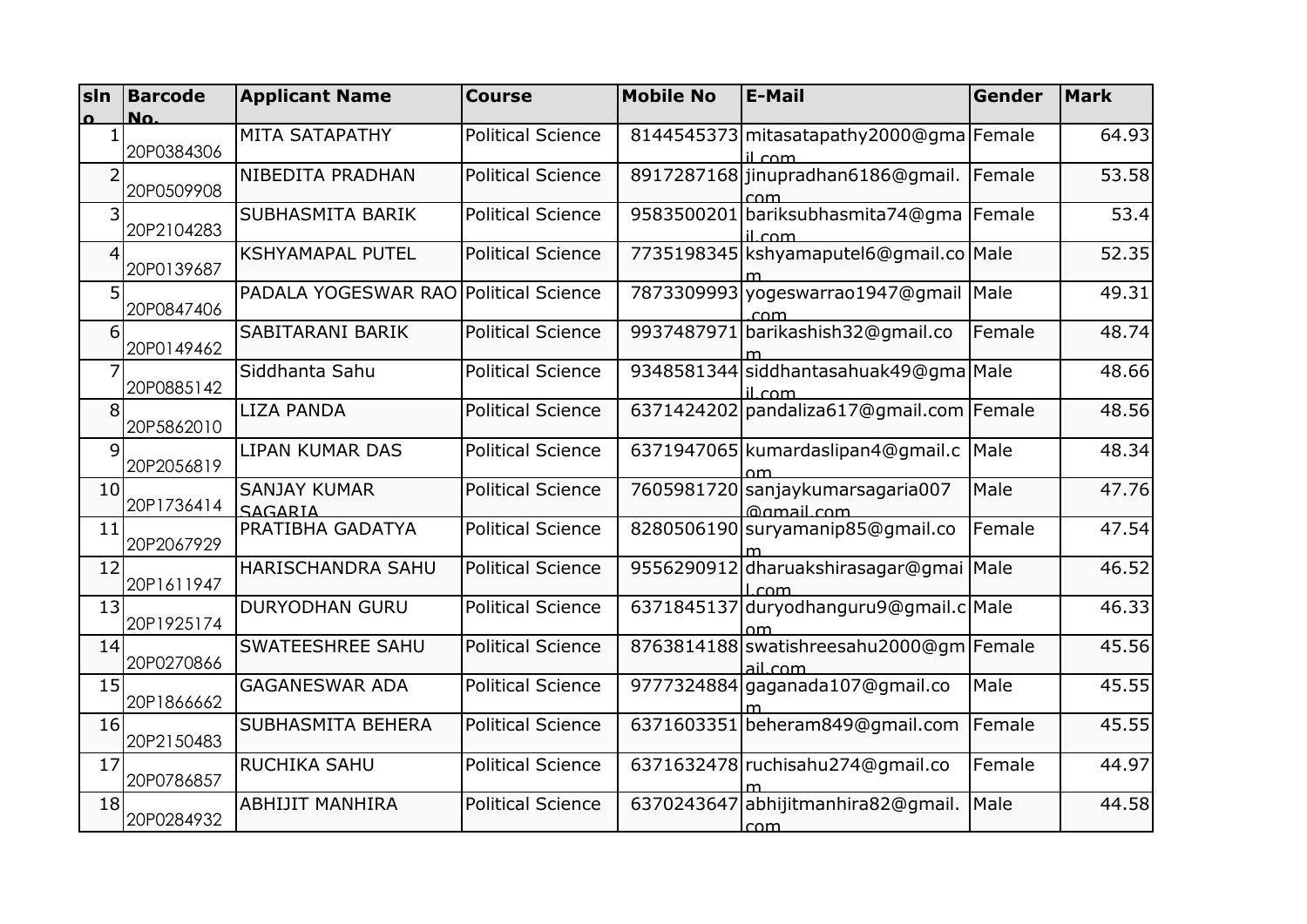| sln             | <b>Barcode</b> | <b>Applicant Name</b>                  | <b>Course</b>            | <b>Mobile No</b> | <b>E-Mail</b>                                     | Gender | <b>Mark</b> |
|-----------------|----------------|----------------------------------------|--------------------------|------------------|---------------------------------------------------|--------|-------------|
| $\Omega$        | No.            |                                        |                          |                  |                                                   |        |             |
| 19              | 20P0540286     | SUBHASHISH DUNGURI                     | <b>Political Science</b> |                  | 7008112129 dunguri.dsubhashish4@g<br>mail.com     | Male   | 44.51       |
| 20              | 20P1289019     | PRACHOSMITA HOTA                       | <b>Political Science</b> |                  | 8596961209 nikkihota7@gmail.com                   | Female | 44.36       |
| 21              | 20P1360082     | <b>HEMALATA BARIK</b>                  | <b>Political Science</b> |                  | 9777707818 hemalatabarik925@gmail Female<br>com   |        | 44.03       |
| 22              | 20P1049823     | <b>MAHESH MAJHI</b>                    | <b>Political Science</b> |                  | 8305714592 maheshmajhi 278@gmail.<br>com          | Male   | 44          |
| 23              | 20P1616174     | ANANTA MAYADHAR<br>SAHU                | <b>Political Science</b> |                  | 7681086747 anant.mayadhar.sahu.34<br>56@gmail.com | Male   | 43.34       |
| 24              | 20P1605074     | <b>ANITA TANDI</b>                     | <b>Political Science</b> |                  | 8144629935 anitatandi 196@gmail.co                | Female | 43.27       |
| 25              | 20P1062554     | <b>RONALI DAS</b>                      | <b>Political Science</b> |                  | 9348020852 priyadas78910@gmail.co                 | Female | 43.2        |
| 26              | 20P1625069     | <b>BINDUREKHA BHUE</b>                 | <b>Political Science</b> |                  | 7854907434 bindubhue 52@gmail.com Female          |        | 43.05       |
| 27              | 20P1678803     | <b>RIKITA SAHU</b>                     | <b>Political Science</b> |                  | 7325819556 rinkukumarsahu116@qm<br>ail com        | Female | 43          |
| 28              | 20P0522377     | MOHAN KUMAR MALLIK                     | <b>Political Science</b> |                  | 8144409649 mohankumarmallik 22@q<br>mail.com      | Male   | 42.49       |
| 29              | 20P2098816     | NITYANANDA SETH                        | <b>Political Science</b> |                  | 8456005114 nityanandaseth1999@gm Male<br>ail com  |        | 42.33       |
| 30 <sup>1</sup> | 20P0325187     | <b>ARATI SAHU</b>                      | <b>Political Science</b> |                  | 9938306966 arati1999 sahu@gmail.co                | Female | 42.12       |
| 31              | 20P1728743     | <b>SANJAYA KUMAR</b><br><b>MENDILI</b> | <b>Political Science</b> |                  | 9777208868 sanjayamendili 1998@gm<br>ail com      | Male   | 41.82       |
| 32              | 20P1681566     | <b>TANMAYA PADHAN</b>                  | <b>Political Science</b> |                  | 9938055624 tanmayapadhan8@gmail.<br>com           | Male   | 41.74       |
| 33              | 20P1720933     | <b>SHILU SAGAR</b>                     | <b>Political Science</b> |                  | 9078256530 smartline_1@yahoo.co.in Female         |        | 41.35       |
| 34              | 20P1616504     | <b>SANJU SAHU</b>                      | <b>Political Science</b> |                  | 9556297787 sanjusahu45@gmail.com                  | Female | 41.11       |
| 35              | 20P1038286     | PUJA RANI JENA                         | <b>Political Science</b> |                  | 9090040142 niftypritiranjan@gmail.co              | Female | 41.05       |
| 36              | 20P0622147     | NILADRI PATEL                          | <b>Political Science</b> |                  | 8917306573 pbijaya961@gmail.com                   | Female | 40.97       |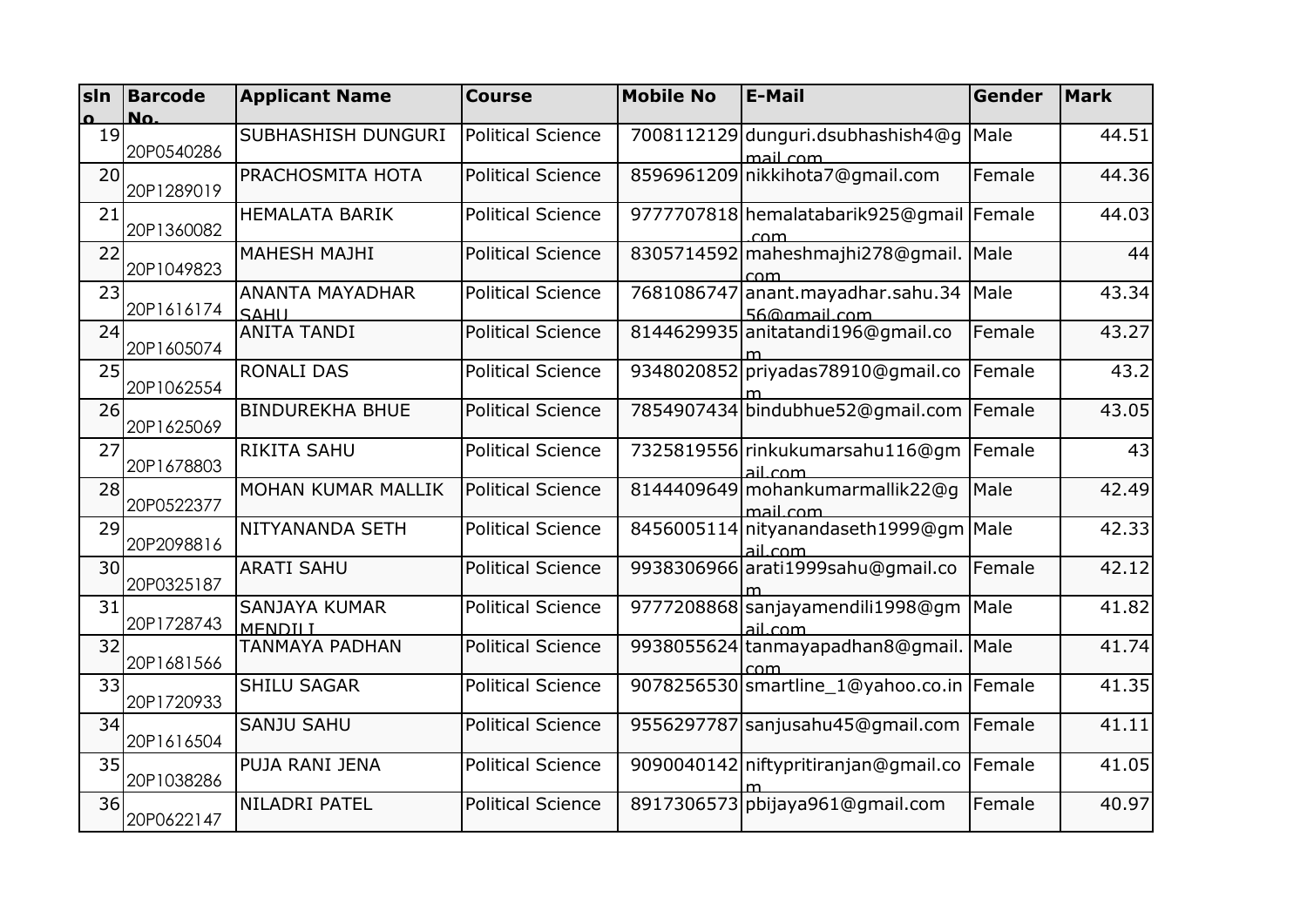| sln      | <b>Barcode</b> | <b>Applicant Name</b>   | <b>Course</b>            | <b>Mobile No</b> | <b>E-Mail</b>                                  | Gender | <b>Mark</b> |
|----------|----------------|-------------------------|--------------------------|------------------|------------------------------------------------|--------|-------------|
| $\Omega$ | No.            |                         |                          |                  |                                                |        |             |
| 37       | 20P0339460     | <b>NAMITA SAHU</b>      | <b>Political Science</b> |                  | 8144579196 nsahu1730@gmail.com                 | Female | 40.66       |
| 38       | 20P1249253     | <b>ANITA PRADHAN</b>    | <b>Political Science</b> |                  | 7894990626 anitapradhan0873@gmail Female       |        | 40.54       |
| 39       | 20P1742836     | RAJIBA PRADHAN          | <b>Political Science</b> |                  | 7077609435 rajivpradhan 768@gmail.c Male       |        | 40.33       |
| 40       | 20P1599599     | KHIRADHARA BEHERA       | <b>Political Science</b> |                  | 9337828366 khirabehera@gmail.com               | Male   | 40.01       |
| 41       | 20P0679717     | <b>BIJAYA SUNANI</b>    | <b>Political Science</b> |                  | 9348340364 bijaysunani99@gmail.co              | Male   | 39.99       |
| 42       | 20P1594064     | KUMARMANI RANA          | <b>Political Science</b> |                  | 6370986214 kumarmanirana 30@gmail Male<br>com  |        | 39.73       |
| 43       | 20P1125866     | PUJA RANI DAS           | <b>Political Science</b> |                  | 9777235034 pujadas8963@gmail.com               | Female | 39.57       |
| 44       | 20P0630300     | <b>SURAJ RAUTO</b>      | <b>Political Science</b> |                  | 8984476028 surajrauta143@gmail.co              | Male   | 39.31       |
| 45       | 20P0051714     | SITAKANTA KUMBHAR       | <b>Political Science</b> |                  | 9178205391 sitakantakumbhar362@g<br>mail com   | Male   | 39.27       |
| 46       | 20P4641010     | SANJEEB KUMAR BARIK     | <b>Political Science</b> |                  | 6372223170 sanjibkumarbarik99@gm<br>ail.com    | Male   | 39.24       |
| 47       | 20P1668104     | <b>DAYASAGAR SANTA</b>  | <b>Political Science</b> |                  | 6371508085 santadayasagar@gmail.c              | Male   | 39.04       |
| 48       | 20P0607356     | <b>ASHOK MAHANAND</b>   | <b>Political Science</b> |                  | 7752058828 shkmahanand3@gmail.co Male          |        | 38.98       |
| 49       | 20P1625576     | <b>JASHOBANTI BHOI</b>  | <b>Political Science</b> |                  | 7008198747 ssinternetkbj@gmail.com Female      |        | 38.5        |
| 50       | 20P1670256     | <b>DEBASAN MAJHI</b>    | <b>Political Science</b> |                  | 6371401980 debasanmajhi21@gmail.c Male         |        | 38.49       |
| 51       | 20P0296147     | <b>BINODINI SAHU</b>    | <b>Political Science</b> |                  | 9861000380 sahubinodini 788@qmal.c<br>om       | Male   | 38.37       |
| 52       | 20P1760812     | <b>SUMAN SINDUR</b>     | <b>Political Science</b> |                  | 8917489806 yadav.jsn@gmail.com                 | Female | 38.12       |
| 53       | 20P1713356     | <b>ANANDA SAHU</b>      | <b>Political Science</b> |                  | 8328977245 sahubrother92@gmail.co              | Male   | 37.89       |
| 54       | 20P0627867     | <b>JAYANTI CHHATRIA</b> | <b>Political Science</b> |                  | 8338979707 sanjayakumaragharia87<br>@gmail.com | Female | 37.67       |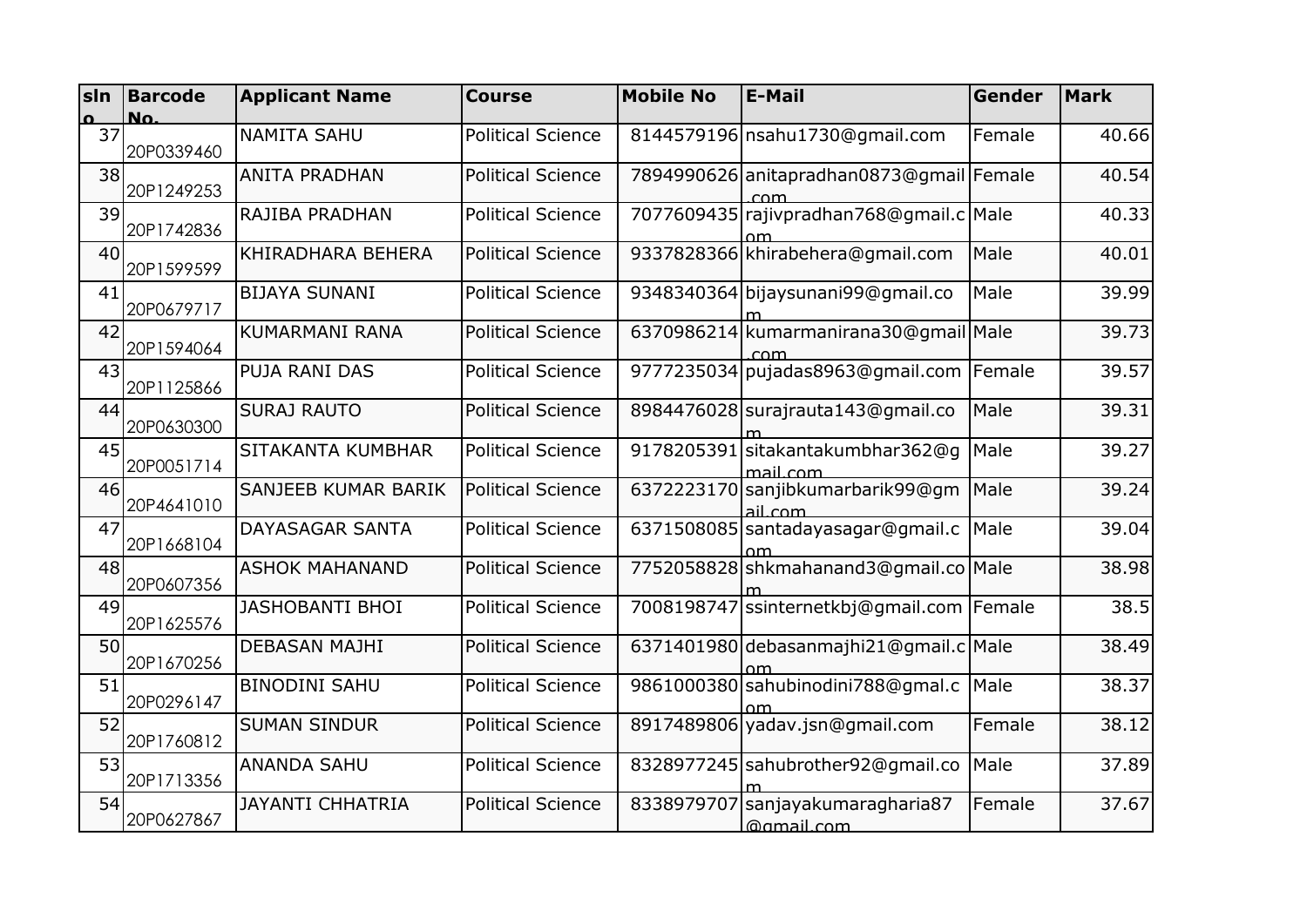| sin      | <b>Barcode</b> | <b>Applicant Name</b>                  | <b>Course</b>            | <b>Mobile No</b> | <b>E-Mail</b>                                       | Gender | <b>Mark</b> |
|----------|----------------|----------------------------------------|--------------------------|------------------|-----------------------------------------------------|--------|-------------|
| $\Omega$ | No.            |                                        |                          |                  |                                                     |        |             |
| 55       | 20P1043722     | <b>RITU BADHEI</b>                     | <b>Political Science</b> |                  | 8018844196 ritubadhei@gmail.com                     | Male   | 37.53       |
| 56       | 20P1669102     | <b>TUNU BISWAL</b>                     | <b>Political Science</b> |                  | 7609098110 biswaltunu13@gmail.com                   | Male   | 37.39       |
| 57       | 20P1668606     | <b>ANANTA PRASAD SABAR</b>             | <b>Political Science</b> |                  | 9348783027 anaantasabar@gmail.co                    | Male   | 37.32       |
| 58       | 20P0458886     | <b>ANJALI JENA</b>                     | <b>Political Science</b> |                  | 7064799634 lijajena21@gmail.com                     | Female | 37.32       |
| 59       | 20P1803116     | <b>ALISHA SAHU</b>                     | <b>Political Science</b> |                  | 8144022645 sahualisha 277@gmail.co                  | Female | 37.23       |
| 60       | 20P8616210     | SUSHREE DEBARCHANA<br><b>ROUT</b>      | <b>Political Science</b> |                  | 8456886717 lipur655@gmail.com                       | Female | 37.08       |
| 61       | 20P1966432     | DIPTIMAYEE PRADHANI                    | <b>Political Science</b> |                  | 8458022880 diptimayeepradhani232@<br>amail.com      | Female | 36.92       |
| 62       | 20P1694824     | <b>RANJIT KUMAR</b><br><b>DANDSENA</b> | <b>Political Science</b> |                  | 7750950864 ranjitdandsena@gmail.co Male             |        | 36.67       |
| 63       | 20P1613772     | <b>BHAGYASHREE PAL</b>                 | <b>Political Science</b> |                  | 6370485821 palbhagyashree47@gmail Female            |        | 36.59       |
| 64       | 20P2100074     | <b>NIKITA BEHERA</b>                   | <b>Political Science</b> |                  | 9556852011 beheranikita 2000@gmail.   Female<br>com |        | 36.52       |
| 65       | 20P1641382     | <b>MADHURI MEHER</b>                   | <b>Political Science</b> |                  | 6372634245 chinmayameher7@gmail.<br>com             | Female | 36.32       |
| 66       | 20P1874002     | KUNJABANA MAJHI                        | <b>Political Science</b> |                  | 7894912282 kunjabanamajhi94@gmai Male<br>$\cap$ m   |        | 36.03       |
| 67       | 20P2214543     | <b>BHAGYASINI PATEL</b>                | <b>Political Science</b> |                  | 8457983904 bhagyasinipatel8@gmail.<br>com           | Female | 35.78       |
| 68       | 20P1461896     | <b>KUBER NIAL</b>                      | <b>Political Science</b> |                  | 7735808026 kubernial11@gmail.com                    | Male   | 35.72       |
| 69       | 20P1992096     | <b>ABINAS SAHU</b>                     | <b>Political Science</b> |                  | 7077232226 abinassahu145@gmail.co                   | Male   | 35.67       |
| 70       | 20P1861619     | <b>BASUDEV BANGOLA</b>                 | <b>Political Science</b> |                  | 7749863790 basudevbangola@gmail.c Male              |        | 35.54       |
| 71       | 20P1464612     | <b>SRIKANTA KUMAR</b><br><b>SINGH</b>  | <b>Political Science</b> |                  | 9668846113 srikantakumar16@gmail.<br>$\sqrt{cm}$    | Male   | 35.45       |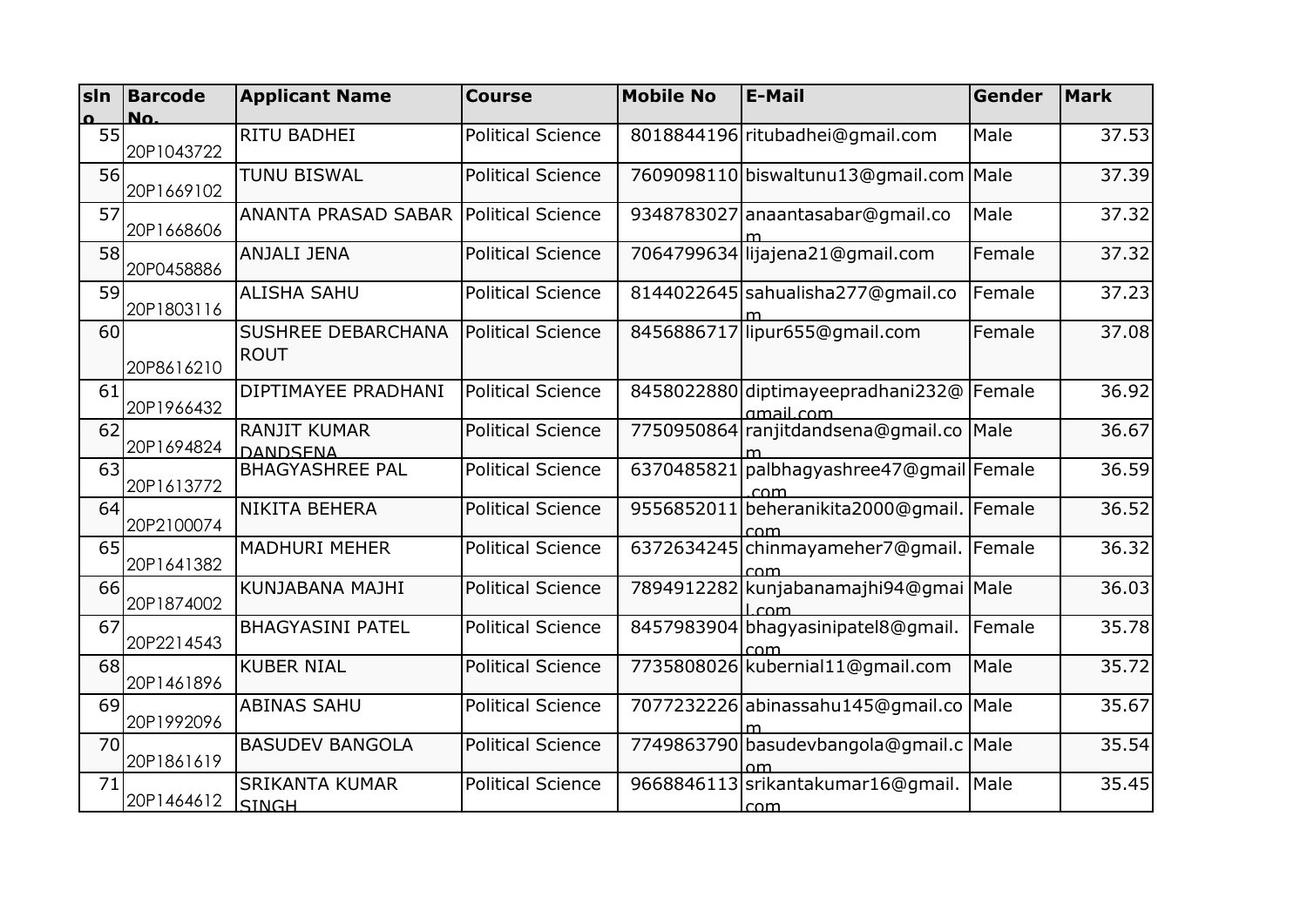| sin      | <b>Barcode</b> | <b>Applicant Name</b>                 | <b>Course</b>            | <b>Mobile No</b> | <b>E-Mail</b>                                              | Gender | <b>Mark</b> |
|----------|----------------|---------------------------------------|--------------------------|------------------|------------------------------------------------------------|--------|-------------|
| $\Omega$ | No.            |                                       |                          |                  |                                                            |        |             |
| 72       | 20P0367886     | <b>KHAGESWAR NAIK</b>                 | <b>Political Science</b> |                  | 7327977872 khageswarnaik1996@gm<br>ail com                 | Male   | 35.07       |
| 73       | 20P1384829     | LINGARAJ SAHA                         | <b>Political Science</b> |                  | 7609877210 lingarajsaha7@gmail.com Male                    |        | 34.84       |
| 74       | 20P6277610     | PREMANANDA BEHERA                     | <b>Political Science</b> |                  | 9937379945 premanandabehera2018<br>@gmail.com              | Male   | 34.81       |
| 75       | 20P1820334     | BAIJAYANTI MAJHI                      | <b>Political Science</b> |                  | 8144361041 JAYA143.NET@GMAIL.CO Female                     |        | 34.66       |
| 76       | 20P1798234     | <b>REETA SABAR</b>                    | <b>Political Science</b> |                  | 7750860365 prabalsabar@gmail.com                           | Female | 34.48       |
| 77       | 20P3481410     | SONALIKA PANDA                        | <b>Political Science</b> |                  | 8917319196 Sonalikapanda 975@gmail Female<br>com           |        | 34.26       |
| 78       | 20P0491446     | <b>HEERA NIAL</b>                     | <b>Political Science</b> |                  | 7077228740 nialhira@gmail.com                              | Female | 34.25       |
| 79       | 20P0298352     | RUPABANTA SAHU                        | <b>Political Science</b> |                  | 6370727964 rupabanta 6370@gmail.co Male                    |        | 34.22       |
| 80       | 20P0511128     | <b>KANHU CHARAN</b><br><b>RISHOYL</b> | <b>Political Science</b> | 9938579537       |                                                            | Male   | 33.93       |
| 81       | 20P1632354     | <b>NAMITA NAIK</b>                    | <b>Political Science</b> |                  | 8144049752 naminaik96@gmail.com                            | Female | 33.77       |
| 82       | 20P1784179     | <b>BHUMISUTA SAGARIA</b>              | <b>Political Science</b> |                  | 6370026191 uditnarayan.bandichhor@ Female<br>amail com     |        | 33.72       |
| 83       | 20P2227982     | <b>SURYA KANTA BEHERA</b>             | <b>Political Science</b> |                  | 9348291755 bsuryakanta438@gmail.c<br>۵m                    | Male   | 33.7        |
| 84       | 20P0917798     | PRITI CHANDAN                         | <b>Political Science</b> |                  | 7008179159 pritichandan954@gmail.c   Female                |        | 33.66       |
| 85       | 20P2100709     | <b>MANIKYA NAG</b>                    | <b>Political Science</b> |                  | 9337264623 manikyanag22@gmail.co                           | Female | 33.19       |
| 86       | 20P1805743     | <b>MADHUSMITA TANDI</b>               | <b>Political Science</b> |                  | 8114711966 madhusmitatandi8@gmai Female<br>_com            |        | 33.03       |
| 87       | 20P2255614     | PRAYAG RANJAN BAG                     | <b>Political Science</b> |                  | 9337064880 yadavprayag61@gmail.co Male                     |        | 32.17       |
| 88       | 20P1868916     | TANOJ KUMAR TANDI                     | <b>Political Science</b> |                  | 6371125738 tanoj kumartan ditanoj ku<br>martandi@gmail.com | Male   | 32.01       |
| 89       | 20P2172444     | <b>HEMANAND PANDE</b>                 | <b>Political Science</b> |                  | 7609994153 hemanandpande 58@gma Male<br>i com              |        | 31.85       |